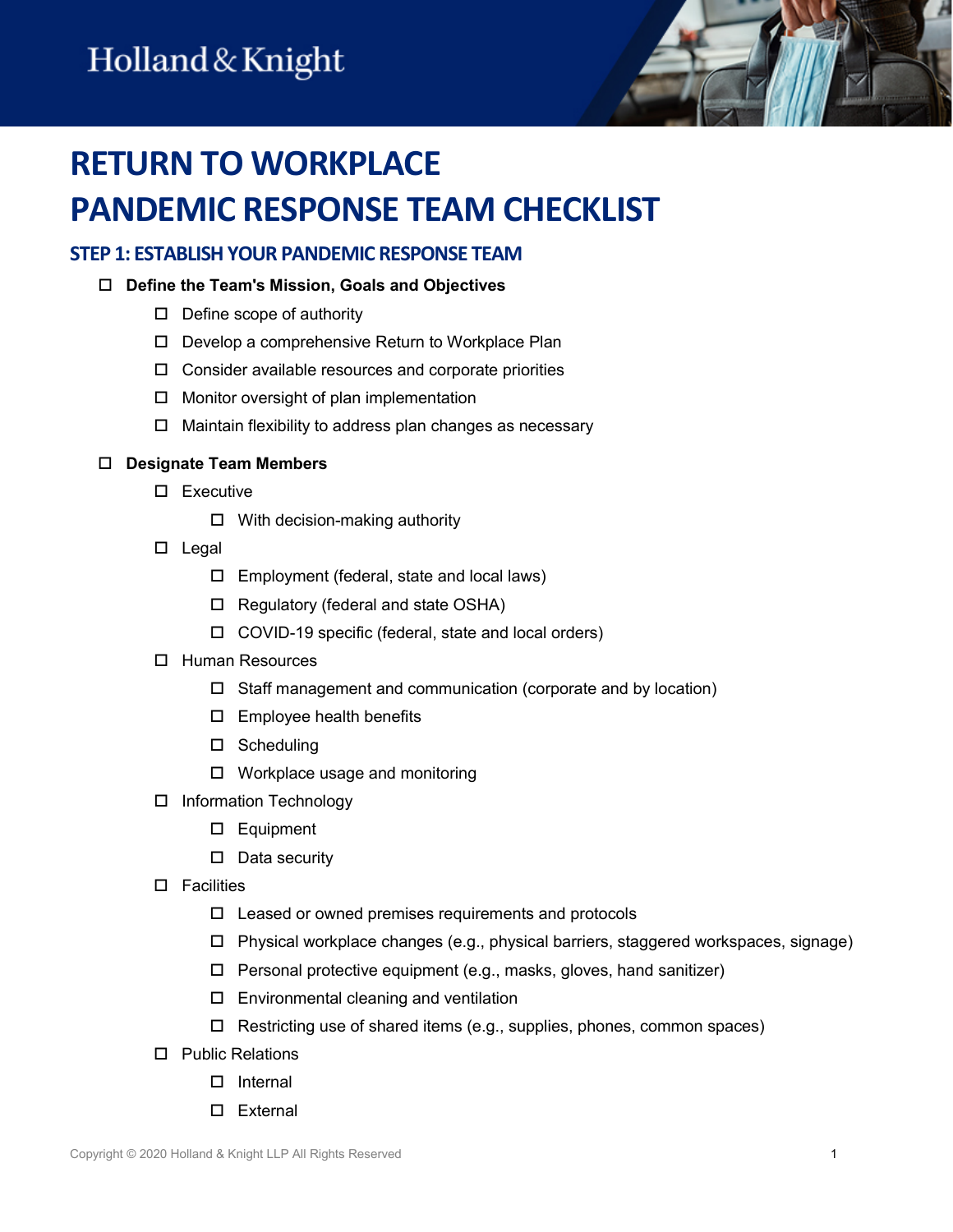### **STEP 2: ESTABLISHYOUR PROCESS FOR POLICY REVIEW, REVISION AND IMPLEMENTATION**

#### **Factors to Be Considered During Policy Review**

- □ Corporate identity
- $\Box$  Industry
- Locations/worksites
- Workforce (e.g., union, non-union)
- □ Federal, state and local laws
- COVID-19 federal, state and local orders

#### **Identification of Relevant Existing Policies and Protocols for Review and Revision**

- □ Benefits
- □ Illness/absence
- $\square$  Leave
- D Disability accommodation
- $\Box$  Health and safety
- $\square$  Telework
- Layoffs/furloughs

#### **Identification of Existing Employee Forms and Agreements**

- Employee handbooks
- Employment agreements
- $\square$  Collective bargaining agreements

#### **STEP 3: REVIEW EXISTING POLICIES, PRACTICES AND PROTOCOLS**

#### **Review and Revise Identified Existing Policies**

- $\Box$  Benefits
- □ Illness/absence
- □ Leave
- D Disability accommodation
- $\square$  Telework
- $\square$  Business travel
- Layoffs/furloughs/terminations
	- $\Box$  Changes in terms and conditions (with documented business rationale)
	- Fair Labor Standards Act (FLSA) concerns
	- $\Box$  Union considerations
	- $\square$  Benefits impact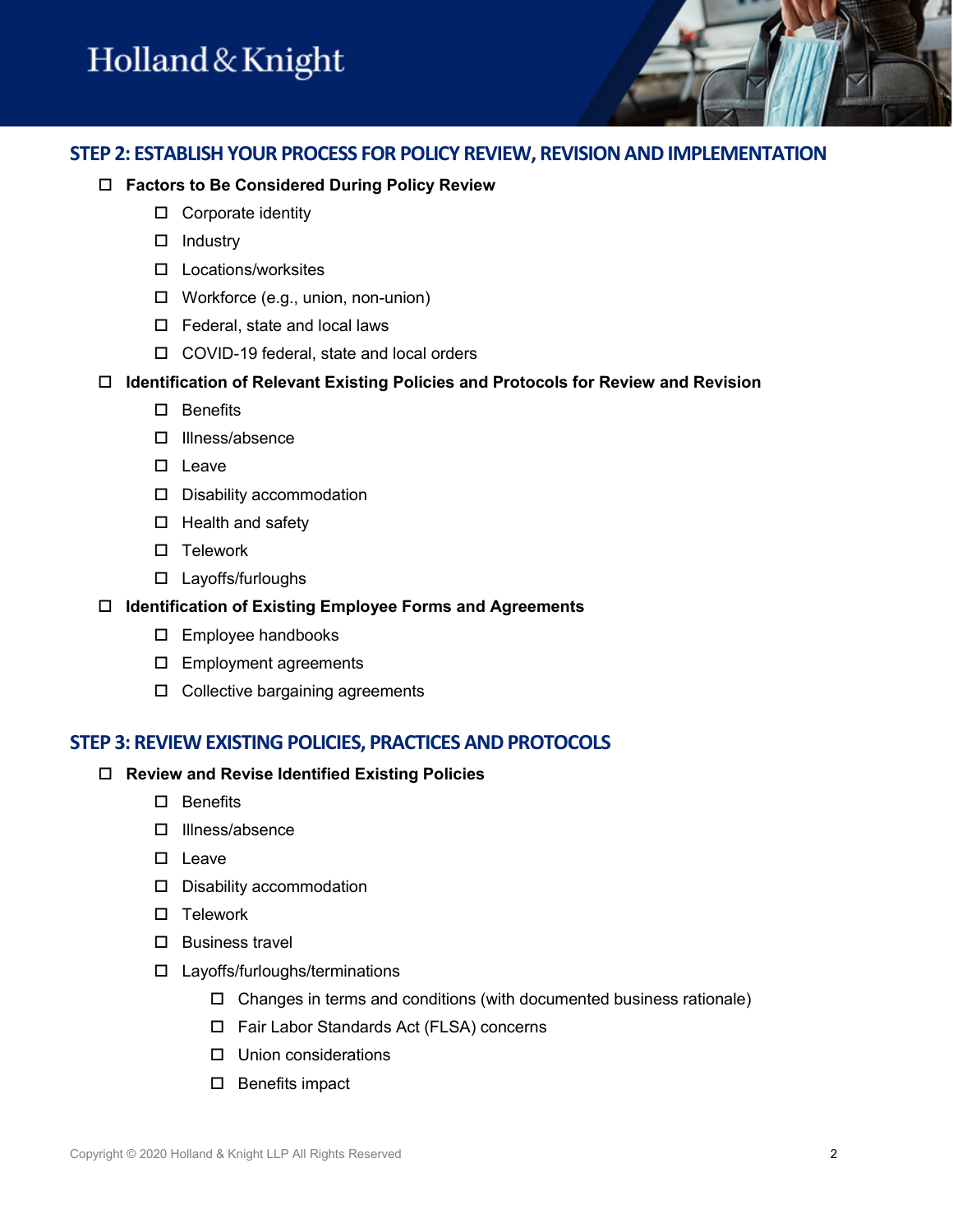- $\square$  Immigration impact
- U.S. Small Business Administration (SBA) Paycheck Protection Program impact

#### **Review and Revise Identified Existing Employee Forms and Agreements**

- Employee handbooks
	- $\Box$  Update to reflect new and revised policies and protocols
- Employment agreements
	- $\Box$  Termination rights, including force majeure
- $\Box$  Collective bargaining agreements

#### **STEP 4: IDENTIFY AND IMPLEMENT NEW POLICIES**

#### **Identification of New Mandated Worksite Job Postings**

- □ [U.S. Department of Labor](https://www.dol.gov/general/topics/posters)
- □ State and local

#### **Draft and Implement New Policies and Protocols**

- $\Box$  Daily employee health and safety
	- Absenteeism
	- $\Box$  Routine employee wellness checks (e.g., temperature checks, testing, oral/written representations)
		- □ Confidentiality
	- □ Social distancing plan and enforcement
	- $\square$  Use of common spaces
		- $\Box$  Meals and breaks
		- □ Meetings
	- Visitors and vendors
	- $\Box$  Action plan re: employee positive/presumptive positive for COVID-19
		- $\square$  Employee notification obligations
		- $\square$  Employee health data privacy
		- □ Contact tracing
		- $\square$  Employer reporting obligations
		- $\Box$  Confidentiality of medical information
- Employee return
	- $\Box$  Applicable return date(s)
	- Work schedules
		- □ Staggered shifts